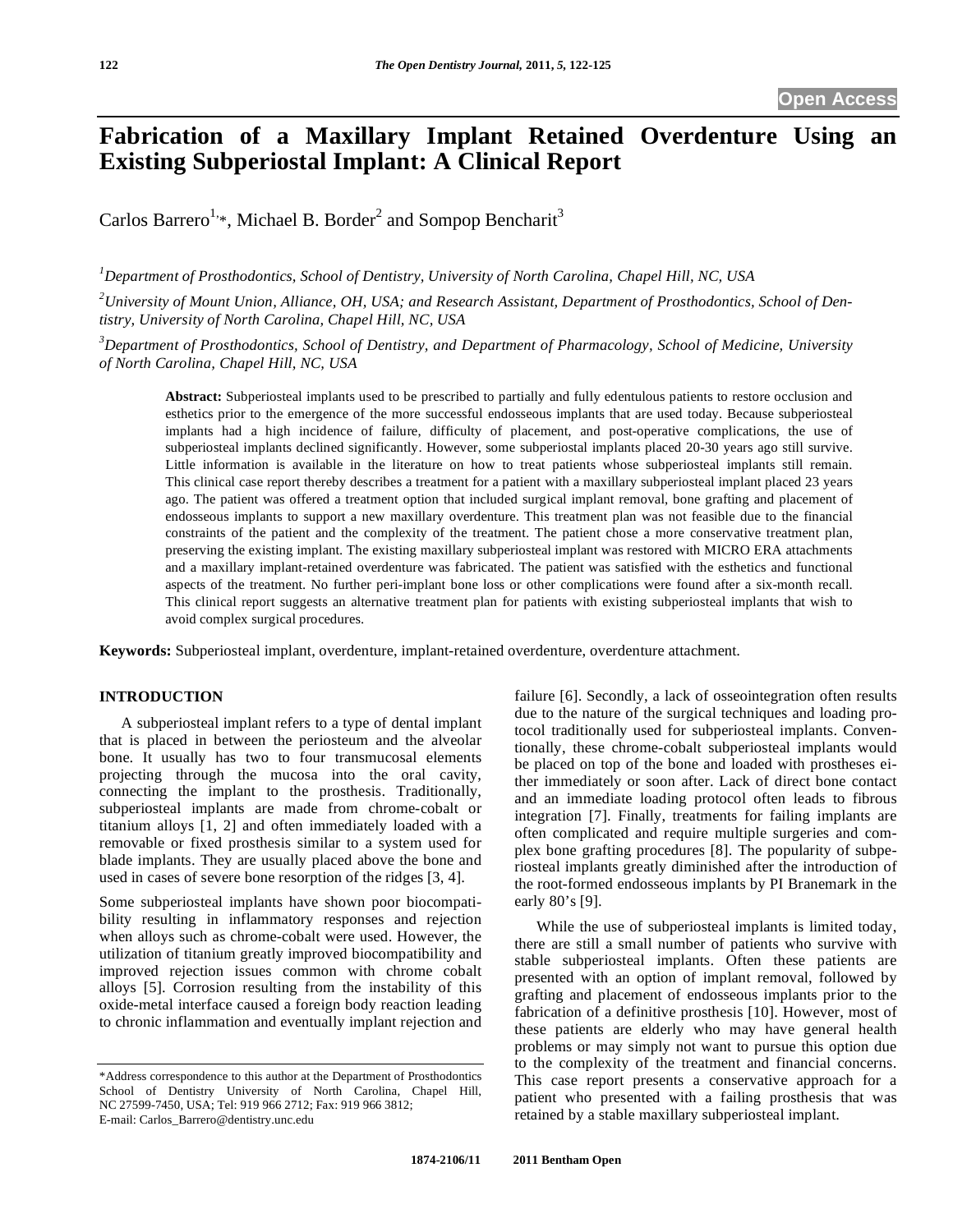

**Fig. (1).** Maxillary Arch.



**Fig. (2).** Panoramic radiograph.

#### **CASE REPORT**

A 72-year-old African-American female presented to the Dental Faculty Practice at the University of North Carolina at Chapel Hill, School of Dentistry, with a chief complaint "My implant-denture is loose and the clips have broken, and I don't like how they feel anymore". The medical and dental history were reviewed and discussed with the patient. She presented with a history of cholecystectomy and thyrodectomy. She also presented with controlled type II diabetes, hypertension and hypercholesterolemia. Her vital signs were recorded on average as follows: blood pressure 135/86 mm Hg, pulse 62 beats per minute, respiration 15 breaths per minute. She was a nonsmoker, and consumed alcohol occasionally (once a week). In 1986, a maxillary subperiosteal implant was placed and restored with a maxillary implant bar-retained overdenture. She had a mandibular removable partial denture (RPD) made at the same time to restore her posterior occlusion. The bars that retained the maxillary denture had recently fractured and the maxillary overdenture was no longer serviceable. In addition, the patient had recently had an episode of an acute infection in the upper right canine area. The infection was treated successfully by antibiotics, local scaling, and irrigation. A transmucosal element in the upper right molar area had been sectioned and removed because it had perforated the buccal mucosa creating an undercut that would not allow the maxillary denture to seat properly.



**Fig. (3).** Maxillary final impression.

Intra-oral examination showed that the maxillary overdenture was retained by two bar clip attachments that had debonded and were no longer retentive. However, the subperiosteal implant appeared to be stable with no signs of infection. The maxillary complete overdenture had little retention and stability. Generalized inflammation of tissue underneath the overdenture corresponding to type III Newton classification of denture stomatitis was also found. The mandibular arch, partially edentulous, was restored with a conventional Kennedy Class I mandibular RPD (Fig. **1**).

A Panoramic image was taken to assess the condition of the maxillary and mandibular bones (Fig. **2**) revealing normal mandibular bony architecture with moderate bone resorption loss in the posterior edentulous area. The maxilla showed a subperiosteal implant sitting over the remaining maxilla which had a substantial generalized area grafted with what appeared to be hydroxyapatite. There was a discontinuity of the implant section in the right molar region.

### **TREATMENT**

A treatment option was presented to the patient including removal of the subperiosteal implant, bone grafting, and placement of endosseous implants, and fabrication of a new implant-retained overdenture or a new maxillary implantsupported fixed detachable prosthesis. This option was declined by the patient due to financial limitations and complexity of the treatment proposed. The second option was to utilize the existing subperiosteal implant to retain a new maxillary overdenture. This plan would include fabricating three custom overdenture Micro ERA attachments to the existing permucosal extensions of the implant, and fabricating a new maxillary implant-retained overdenture. The mandibular arch was not treated because it was determined that the partial denture had acceptable esthetic and functional components.

Preliminary maxillary and mandibular impressions were made with irreversible hydrocolloid (Jeltrate Plus, DENTSPLY 221 W. Philadelphia, PA) and a stock tray to fabricate a maxillary custom tray with light cured acrylic resin (Triad VLC, DENTSPLY Philadelphia, PA) (Fig. **3**). The maxillary overdenture was then relined with tissue conditioner (Coecomfort, GC America, Alsip, IL). The tissue conditioner was changed four times until the tissue under-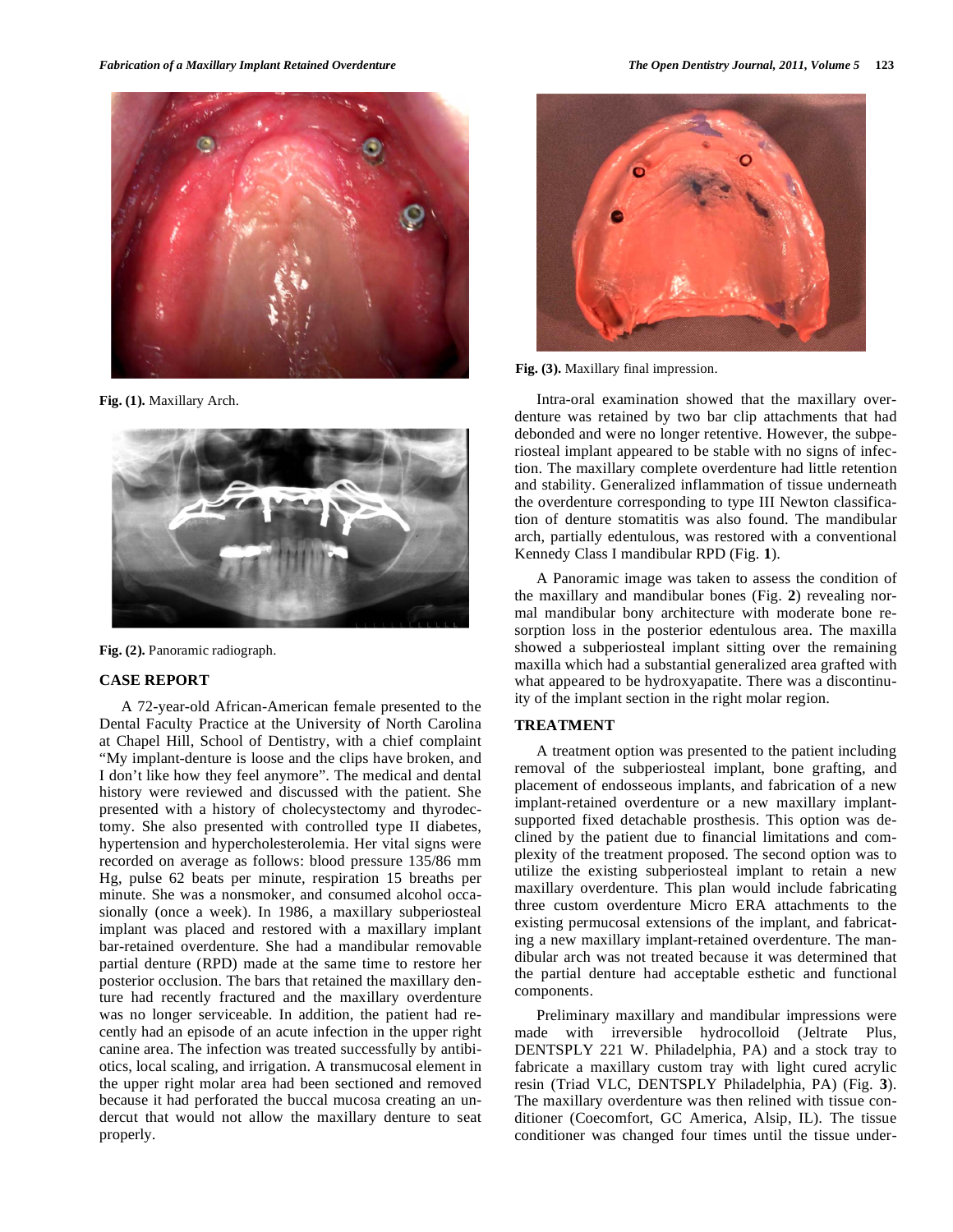**124** *The Open Dentistry Journal, 2011, Volume 5 Barrero et al.*



**Fig. (4).** Micro ERA cemented on subperiostal implant.



**Fig. (5).** Denture intaglio surface.

neath the denture appeared to return to the healthy state. The maxillary final impression was then made with a polyvinyl siloxane medium viscosity (Examix NDS, GC America, Alsip, IL) using a custom tray after a conventional border molding procedure with heavy body (Examix NDS, GC America, Alsip, IL). No modifications were made to the transmucosal elements of the implant. The form of these transmucosal elements provided sufficient retention and resistance to hold the MICRO ERA attachments in place. The tray was then removed from the mouth, and excess impression material was removed. The impression was evaluated for accuracy. The Impressions were poured with type III stone (Microstone. Whip Mix. 361 Louisville, KY). A mandibular impression with the removable partial denture in place was used to create an opposite cast. Finally, a maxillary cast was made to fabricate occlusal rims for a wax try in appointment (Fig. **4**).

After obtaining maxillomandibular records with record bases and occlusion rims, the casts were transferred to a semi-adjustable Hanau™ articulator 96H2 (Whip Mix. Louisville, KY) using a face-bow transfer. Maxillary denture teeth (SR Ortholingual DCL, Ivoclar, Amherst, N.Y.) were selected and arranged on the record bases for a trial denture arrangement. The trial arrangement was evaluated intraorally for esthetics, phonetics, occlusal vertical dimension, and centric relation. A protrusive record was made to set the articulator's condylar elements, and a balanced occlusal arrangement was achieved. The patient's approval was obtained. The maxillary denture was processed and finished using conventional techniques.

Metal copings for sites 6, 11 and 13 were waxed and cast with a noble alloy (Argebond 80. Glastonbury, CT) using



**Fig. (6).** Final prosthesis.

MICRO ERA cast-to patterns (Sterngold Dental, Attleboro, MA) to create custom overdenture abutments for sites 6,11, and 13. Parallelism was achieved on the master cast by using a dental surveyor. Metal copings were intraorally evaluated, fitted and cemented with resin modified glass ionomer cement (Rely X Luting Plus Cement, 3M ESPE, St. Paul, MN). Before insertion of the maxillary denture, attachment sites in the intaglio surface were relieved. Patient approval was obtained. The maxillary denture was delivered. The patient was asked to return 24 hours and one week for post operatory appointments (Figs. **5** and **6**).

The patient returned after one month to have the attachments processed into the denture using a "pick up" impression technique. Black processing attachments with housings were placed on the MICRO ERA attachments. GC hard relined material (GC America, Alsip, IL) was mixed and added to the relieved areas (6, 11 and 13) of the denture. The denture was seated in the patient's mouth. Upon setting of the material, the denture was removed and white attachments were replaced. Retention and stability was checked and approved by the patient.

#### **PROGNOSIS**

The patient was satisfied with the retention and stability of the maxillary overdenture. She was pleased with the functional and esthetic results of the treatment. The patient was placed on a six-month hygiene recall. This case report suggests that stable subperiosteal implants can be restored with MICRO ERA attachments and an implant-retained overdenture. This conservative treatment option should be considered as a viable alternative when the existing subperiosteal implants is stable with no signs and symptoms of a failing implant; and the removal of subperiosteal implants, followed by bone grafting and placement of endosteal implants is not accepted by the patient.

#### **ACKNOWLEDGEMENT**

The authors thank members of the University of North Carolina Department of Prosthodontics and the Dental Faculty Practice.

## **CONFLICTS OF INTEREST STATEMENT**

The authors declare no conflict of interest.

#### **REFERENCES**

[1] Babbush C. Dental implants: the art and science. Philadelphia PA: Saunders, 2001; p. 476.